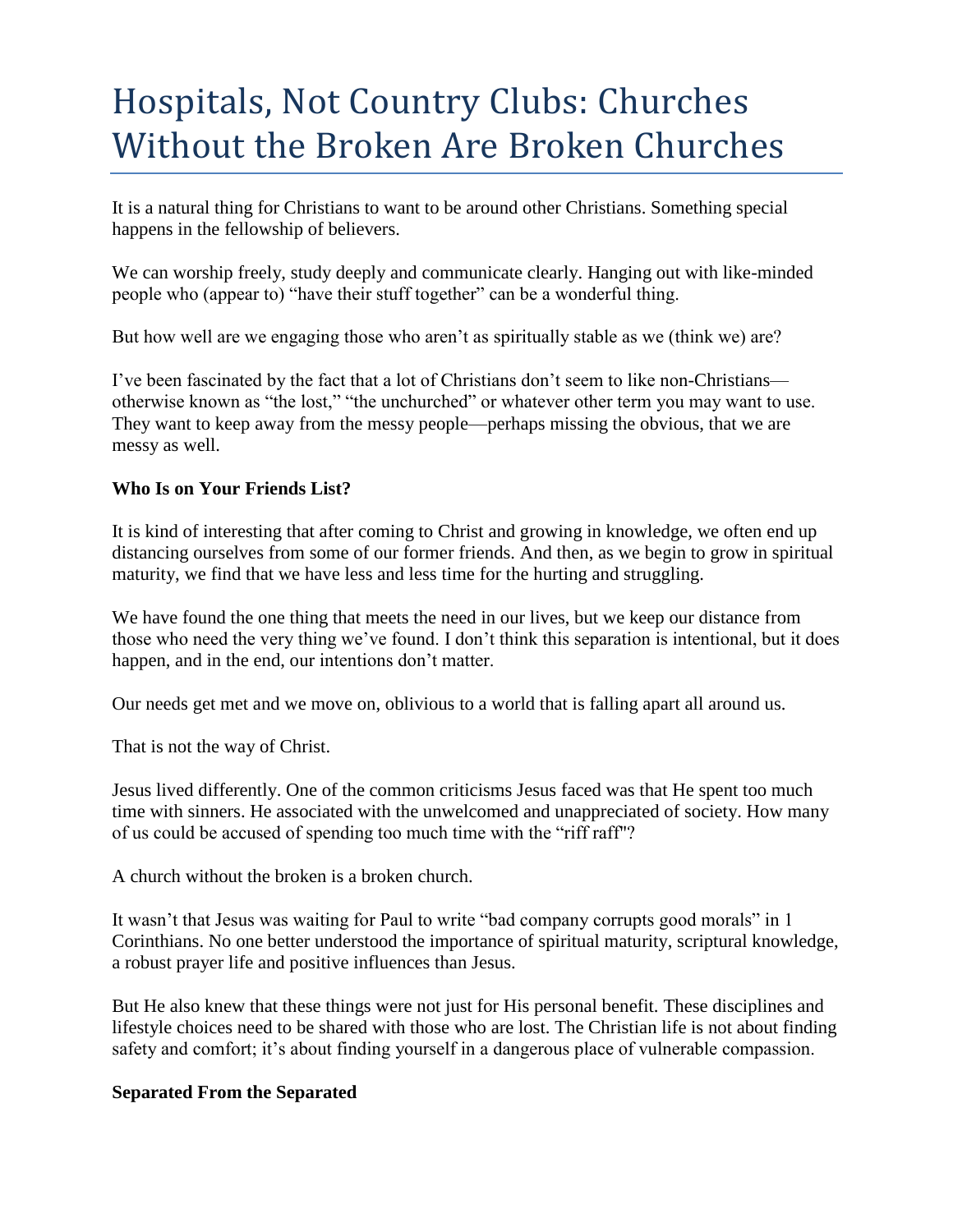Personally, I came from a dysfunctional family—I could list our issues, but that is not my point. One day, I was talking with one of my daughters about the dysfunction I experienced growing up. That kind of life is hard for her to imagine because of how our family works today. Though we have our own issues, we just don't have the same kind of dysfunction I had growing up.

She asked why some families go our way and others go the way of dysfunction. I told her there are several factors that determine personal and family stability, but in our case, we were changed by the power of the gospel.

But in talking about that, I was struck by the fact that having grown up in a broken home, I know what it looks like to be in the mess of day-to-day living. But my daughters, they know it a lot less.

I praise God they don't have to deal with some of the problems that come through such brokenness. But I think my daughters may, in a sense, be representative of what many Christians have experienced—they don't know what it's like.

### **The Danger of Growing Up Christian**

The Christian life is not about finding safety and comfort.

Many Christians are "generational believers," as they have grown up in a Christian home. That is their reality, but there is a bigger reality. Sometimes we can easily forget there's a hurting world out there. We drive through it on the way to church, or on the way to work. But at the end of the day, we don't come to terms with the vast brokenness that surrounds us.

## **Serving and Saving: The Way of Christ and His Church**

Sometimes the hurting make their way into the pews and, by grace and through faith, respond to the good news of salvation. But all too often, the only connections Christians have with broken people are made outside of church.

That's why I love to hear a pastor say, "You know, we're going to be a church that cares about the hurting and serves those in need, showing the love of Christ to the lost."

The true test of our maturity is not measured in how much we leave behind, but how much we love.

I'm struck by the fact that Jesus talks about His ministry in two ways. In Luke 4:18, He says, "The Spirit of the Lord is upon Me because He has anointed Me." He goes on to talk about preaching the good news to the poor and the captive.

Jesus came to serve.

In fact, this type of ministry was a sign that He was the Messiah. Prophecy was being fulfilled as He showed kindness to those who were hurting. Throughout Scripture, we see the work of Christ among the widows, the blind, the broken—whoever had a need. Jesus served with compassion.

Jesus came to save.